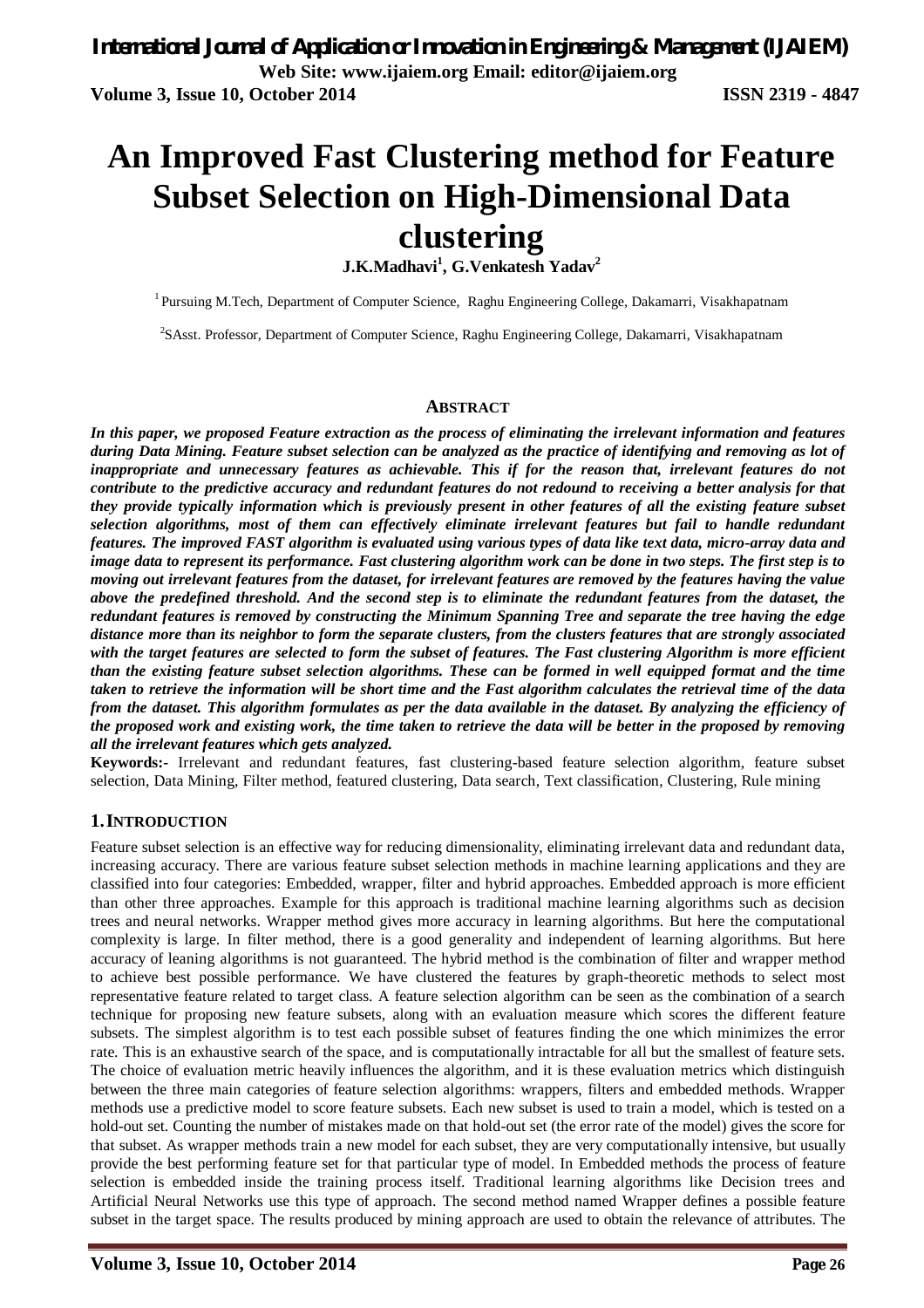# *International Journal of Application or Innovation in Engineering & Management (IJAIEM)* **Web Site: www.ijaiem.org Email: editor@ijaiem.org Volume 3, Issue 10, October 2014 ISSN 2319 - 4847**

intrinsic properties of training data are only taken into consideration in Filter method. A score providing the feature relevance will be calculated. The attributes with low score of relevance will be removed. The classification algorithm gets the relevant feature subset list and reduces the dimensionality of the databases by removing the redundant features. A mixture of Filter and Wrapper method forms the Hybrid method. The Hybrid method uses both the features of Filter method and the Wrapper method to select the relevant attributes using the predictive accuracy. The Filter method is considered to be the efficient one since a multidimensional dataset is reduced to a simple, fast and independent attributes list. Though Data mining process provides an immense key on useful knowledge extraction our survey focuses on the Filter method of attribute selection.

# **2.RELATED WORK**

The process of identifying and removing the irrelevant and redundant features is possible in feature is possible in feature subset selection. Due to 1) irrelevant features do not participate to the expected accuracy and 2) redundant features getting information which is already present. Many feature subset selection algorithm can effectively removes irrelevant features but does not handle on redundant features. But our proposed FAST algorithm can remove irrelevant features by taking care of the redundant features. In earlier days, feature subset selection has concentrate on finding for relevant features. Relief is a good example for it. But Relief is ineffective at finding redundant features. Later, Relief is extended into Relief-F to deal with noisy and incomplete data sets but it still cannot identify redundant features. In the Proposed Approach, the feature subset selection algorithm the data is to be viewed as the process of identifying and eliminating as many immaterial and unneeded features as probable. This is because inappropriate features do not supply to the projecting accuracy and unneeded features do not redound to getting a better predictor for that they provide mostly information which is already present in other features. In past systems users can store the data and retrieve the data from server without any knowledge about how it is maintained and how it gets processed, but in the present system the users clearly know about the process of how to sending a request for the particular thing, and how to get a response for that request or how the system shows the results explicitly, but no one knows about the internal process of searching records from a large database. This system clearly shows how an internal process of the searching process works; this is the present advantage in our system. In text classification, the dimensionality of the feature vector is usually huge to manage. In the present system we eliminate the redundant data finding the representative data, reduce the dimensions of the feature sets, find the best set of vectors which best separate the patterns and two ways of doing feature reduction, feature selection and feature extraction. Good feature subsets contain features highly correlated with predictive of the class, yet uncorrelated with each other. The efficiently and effectively deal with both irrelevant and redundant features, and obtain a good feature subset. In future the same system can be developed with the help of mobile applications to support the same procedure in mobile environments so that the users can easily manipulate their data in any place. The proposed algorithm is compared with some subset features selection algorithm. In comparison with other algorithm the fast clustering algorithm select the features are more relevant to the objective class. The feature subset algorithm removes the irrelevant features and also the redundant features. Many methods are based on searching a feature set that optimizes some evaluation function.

### **Feature Selection**

Of all the existing feature subset selection algorithms, most of them can effectively eliminate irrelevant features but fail to handle redundant features. There are also algorithms that can eliminate the irrelevant features also taking care of the redundant features. Our proposed work falls into the second group. The Improved FAST algorithm is proposed to provide an efficient method to feature subset selection for different categories of data. The architecture of proposed system (Figure 2) shows the Functional diagram of our Improved FAST subset selection method. This architecture takes a search dataset as input and performs the subset selection process. The user must login with their authenticated user id and password before going in to the search process. Four types of search operations are performed here that is text search, image search, news search and sports search. Before the search operation is performed our Improved FAST performs the feature extraction process and eliminates the irrelevant and redundant information from our search space. This reduces the time complexity and increases the performance of the search. The Improved FAST eliminates irrelevant features first and from the result set it removes the redundant features. The Improved FAST method accomplishes two tasks. During the first step the features are divided into clusters using graphical cluster methods removing the irrelevant features. In the second step, the most representative feature that is closely related to the target classes is selected from each cluster to form the features subset. The efficiency of the algorithm is improved using Minimum spanning tree clustering method. The Improved FAST algorithm is evaluated using various types of data like text data, micro-array data and image data to represent its performance.

### **The proposed method undergoes the Feature selection process by undergoing four phases.**

#### **A. Irrelevant Feature Removal**

This phase is concerned with the removal of irrelevant features that does not match with the target concept. The features are extracted as irrelevant using a match concept that reveals the relevance property between a feature and its target class. If there is no match between the values of the selected feature f and the target class c, it is said to be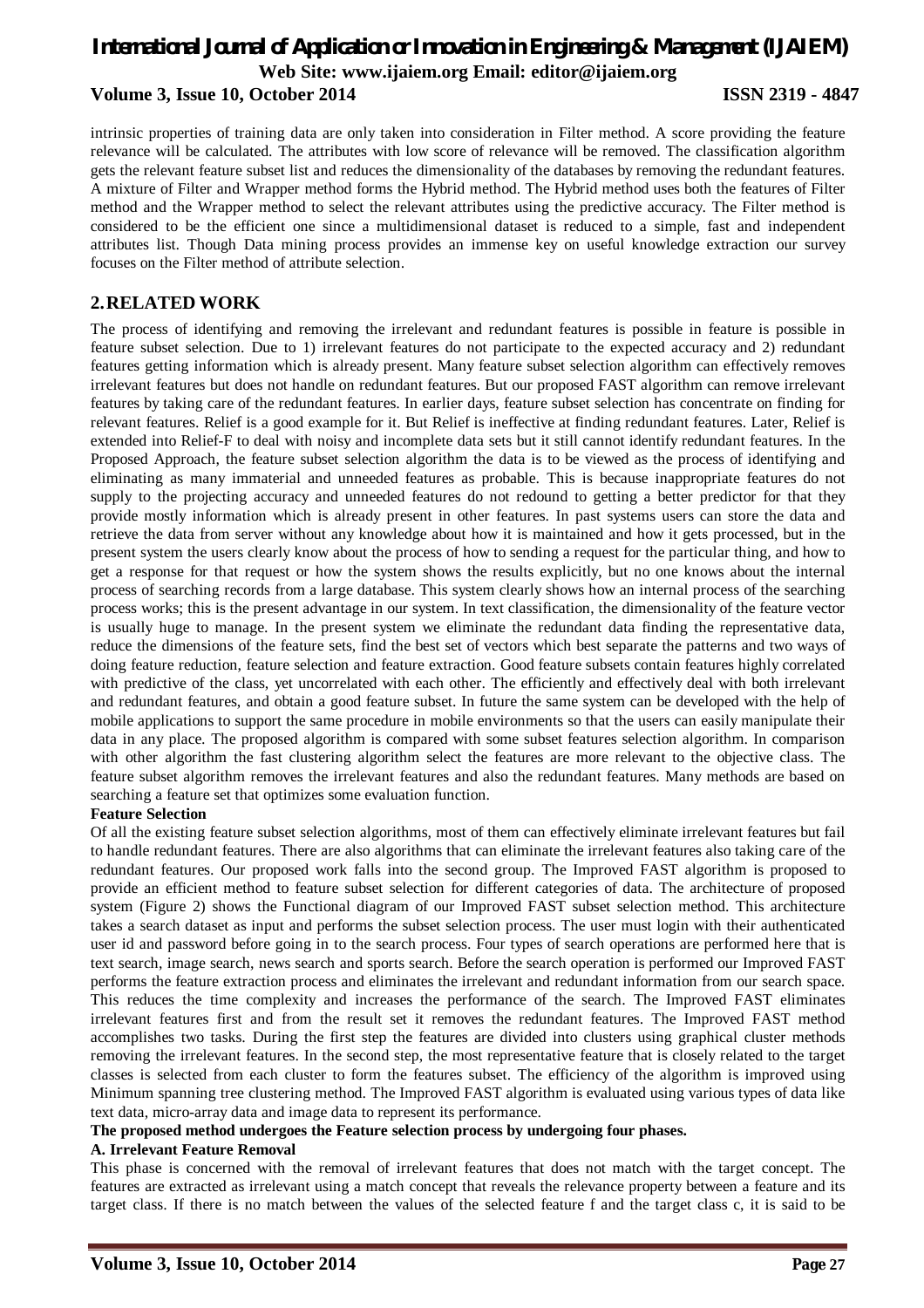# *International Journal of Application or Innovation in Engineering & Management (IJAIEM)* **Web Site: www.ijaiem.org Email: editor@ijaiem.org Volume 3, Issue 10, October 2014 ISSN 2319 - 4847**

irrelevant and thus removed from the set of features. If the relevance measure is beyond the threshold then that feature is selected.

#### **B. Clustering**

The Distributional clustering has been used to cluster words into groups based either on their participation in particular grammatical relations with other words or on the distribution of class labels associated with each word. As distributional clustering of words is agglomerative in nature, and result is suboptimal word clusters and acquires high computational cost. A new information-theoretic divisive algorithm for word clustering is proposed and applied it to text classification. The proposed algorithm is used to cluster features using a special metric of distance, and then makes use of the resulting cluster hierarchy to choose the most relevant attributes.

#### **C. Redundant Feature Removal**

The next phase in FAST method is redundant feature removal. After removing the irrelevant features, there occurs need to remove the redundant features. If a feature is embedded with redundant information, then it may not contribute to the better prediction of target classes. Redundant features completely correlate with each other. So if F is a set of features then it is said to be redundant if it has Markov Blanket within F. Assuming this as the redundant feature is removed. The major amount of work for FAST algorithm involves the computation of Symmetric Uncertainty (SU) values from which the T-Relevance and F-Correlation are calculated. This measure has linear complexity in terms of the number of instances in a given data set. The first part of the algorithm has a linear time complexity in terms of the number of features m. The Improved FAST algorithm strives to improve the time complexity by reducing the time taken to calculate the SU values thus increasing the overall performance.

#### **D. Subset Selection**

Relevant features are grouped into clusters and a representative of each cluster is retrieved to get a required feature without redundancy. The Irrelevant features, along with redundant features, severely affect the accuracy of the learning machines. Thus, feature subset selection should be able to identify and remove as much of the irrelevant and redundant information as possible. Moreover, good feature subsets selection methods must be used to obtain features that are highly correlated with the class, yet uncorrelated with each other. A novel method is proposed which can efficiently and effectively deal with both irrelevant and redundant features, and obtains a good feature subset.

#### **Experimental Result**

In the user module, the Users are having authentication and security to access the detail which is presented in the ontology system. Before accessing or searching the details user should have the account in that otherwise they should register first. The Distributional clustering has been used to cluster words into groups based either on their participation in particular grammatical relations with other words by Pereira et al. or on the distribution of class labels associated with each word by Baker and McCallum . As distributional clustering of words are agglomerative in nature, and result in suboptimal word clusters and high computational cost, proposed a new information-theoretic divisive algorithm for word clustering and applied it to text classification, proposed to cluster features using a special metric of distance, and then makes use of the of the resulting cluster hierarchy to choose the most relevant attributes. Unfortunately, the cluster evaluation measure based on distance does not identify a feature subset that allows the classifiers to improve their original performance accuracy. Furthermore, even compared with other feature selection methods, the obtained accuracy is lower. The Irrelevant features, along with redundant features, severely affect the accuracy of the learning machines. Thus, feature subset selection should be able to identify and remove as much of the irrelevant and redundant information as possible. Moreover, "good feature subsets contain features highly correlated with (predictive of) the class, yet uncorrelated with (not predictive of) each other. Keeping these in mind, we develop a novel algorithm which can efficiently and effectively deal with both irrelevant and redundant features, and obtain a good feature subset. The major amount of work for Algorithm 1involves the computation of SU values for TR relevance and F-Correlation, which has linear complexity in terms of the number of instances in a given data set. The first part of the algorithm has a linear time complexity in terms of the number of features m. Assuming features are selected as relevant ones in the first part, when  $k \frac{1}{4}$  only one feature is selected.

### **PROPOSED METHOD**

Quite different from these hierarchical clustering-based algorithms, our proposed FAST algorithm uses minimum spanning tree-based method to cluster features. Meanwhile, it does not assume that data points are grouped around centers' or separated by a regular geometric curve. Moreover, our proposed FAST does not limit to some specific types of data. Irrelevant features, along with redundant features, severely affect the accuracy of the learning machines. Thus, feature subset selection should be able to identify and remove as much of the irrelevant and redundant information as possible. Moreover, "good feature subsets contain features highly correlated with (predictive of) the class, yet uncorrelated with (not predictive of) each other." Keeping these in mind, we develop a novel algorithm which can efficiently and effectively deal with both irrelevant and redundant features, and obtain a good feature subset. We achieve this through a new feature selection framework which composed of the two connected components of irrelevant feature removal and redundant feature elimination. The former obtains features relevant to the target concept by eliminating irrelevant ones, and the latter removes redundant features from relevant ones via choosing representatives from different feature clusters, and thus produces the final subset.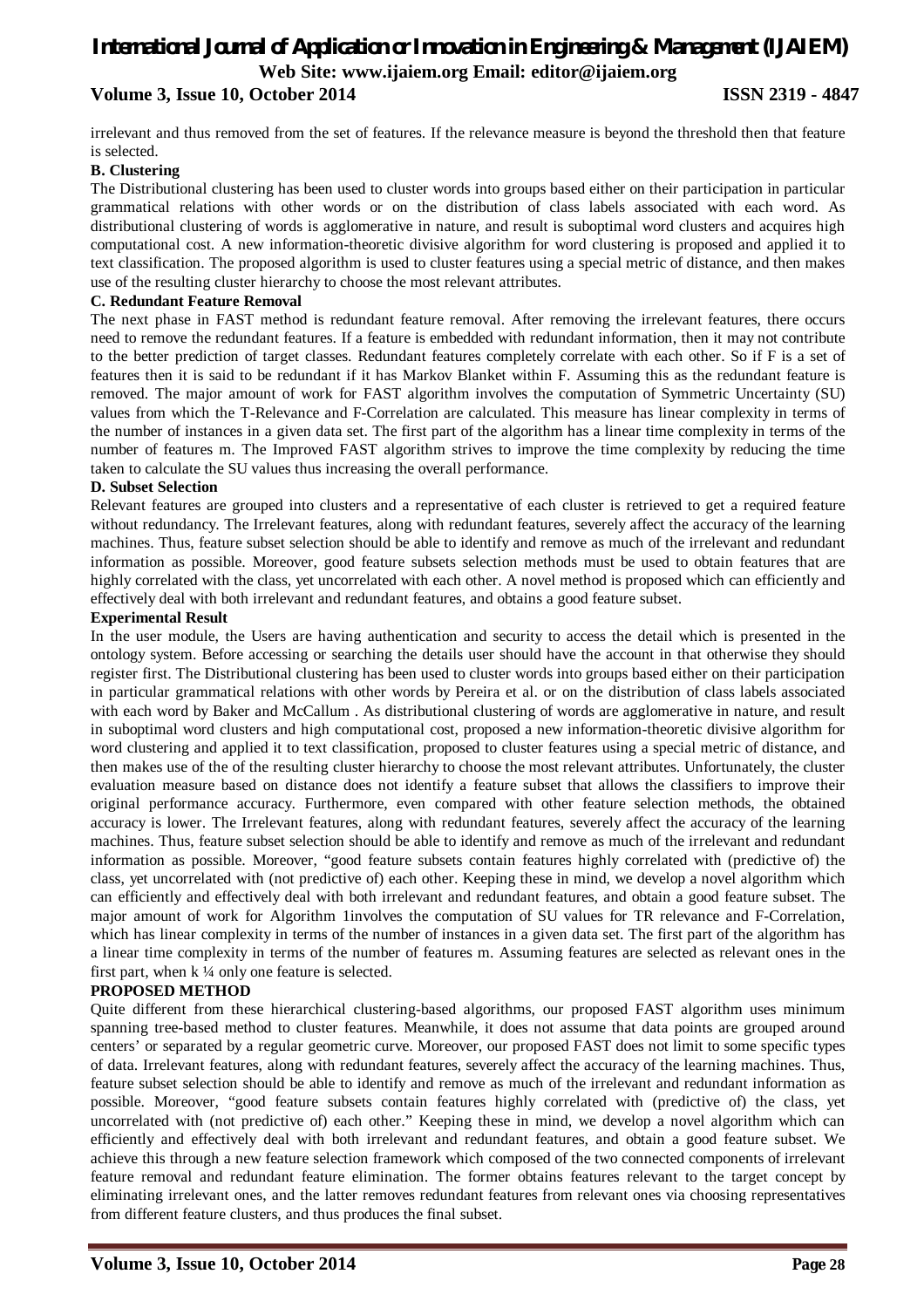# *International Journal of Application or Innovation in Engineering & Management (IJAIEM)* **Web Site: www.ijaiem.org Email: editor@ijaiem.org Volume 3, Issue 10, October 2014 ISSN 2319 - 4847**

The irrelevant feature removal is straightforward once the right relevance measure is defined or selected, while the redundant feature elimination is a bit of sophisticated. In our proposed FAST algorithm, it involves 1) the construction of the minimum spanning tree from a weighted complete graph; 2) the partitioning of the MST into a forest with each tree representing a cluster; and 3) the selection of representative features from the clusters.

#### **System Architecture**



### **Conclusion**

The overall function leads to the subset selection and FAST algorithm which involves, removing irrelevant features, constructing a minimum spanning tree from relative ones (clustering) and reducing data redundancy and also it reduces time consumption during data retrieval. Thus we have presented a FAST algorithm which involves removal of relevant features and selection of datasets along with the less time to retrieve the data from the databases. The identification of relevant data's is also very easy by using subset selection algorithm. The Improved FAST algorithm is proposed to provide an efficient method for feature subset selection for different categories of data. This work is done is four phases to remove irrelevant feature, clustering similar features, removing redundant features and subset selection. These phases are applied to Data mining algorithms to reduce the number of features selected for mining. Performance based on time complexity is measured and results are shown. Thus our Improved FAST algorithm works efficiently and shows higher performance than FAST in terms of search time. In the near future this work may also be enhanced in search of video and audio files that are not performed in this work. The same set of procedures may be applied for video and audio files with large set of features. We have presented a novel clustering-based feature subset selection algorithm for high dimensional data. The algorithm involves 1) removing irrelevant features, 2) constructing a minimum spanning tree from relative ones, and 3) partitioning the MST and selecting representative features. In the proposed algorithm, a cluster consists of features. Each cluster is treated as a single feature and thus dimensionality is drastically reduced.

### **References**

- [1] H. Almuallim and T.G. Dietterich, "Algorithms for Identifying Relevant Features," Proc. Ninth Canadian Conf. Artificial Intelligence, pp. 38-45, 1992.
- [2] H. Almuallim and T.G. Dietterich, "Learning Boolean Concepts in the Presence of Many Irrelevant Features," Artificial Intelligence, vol. 69, nos. 1/2, pp. 279-305, 1994.